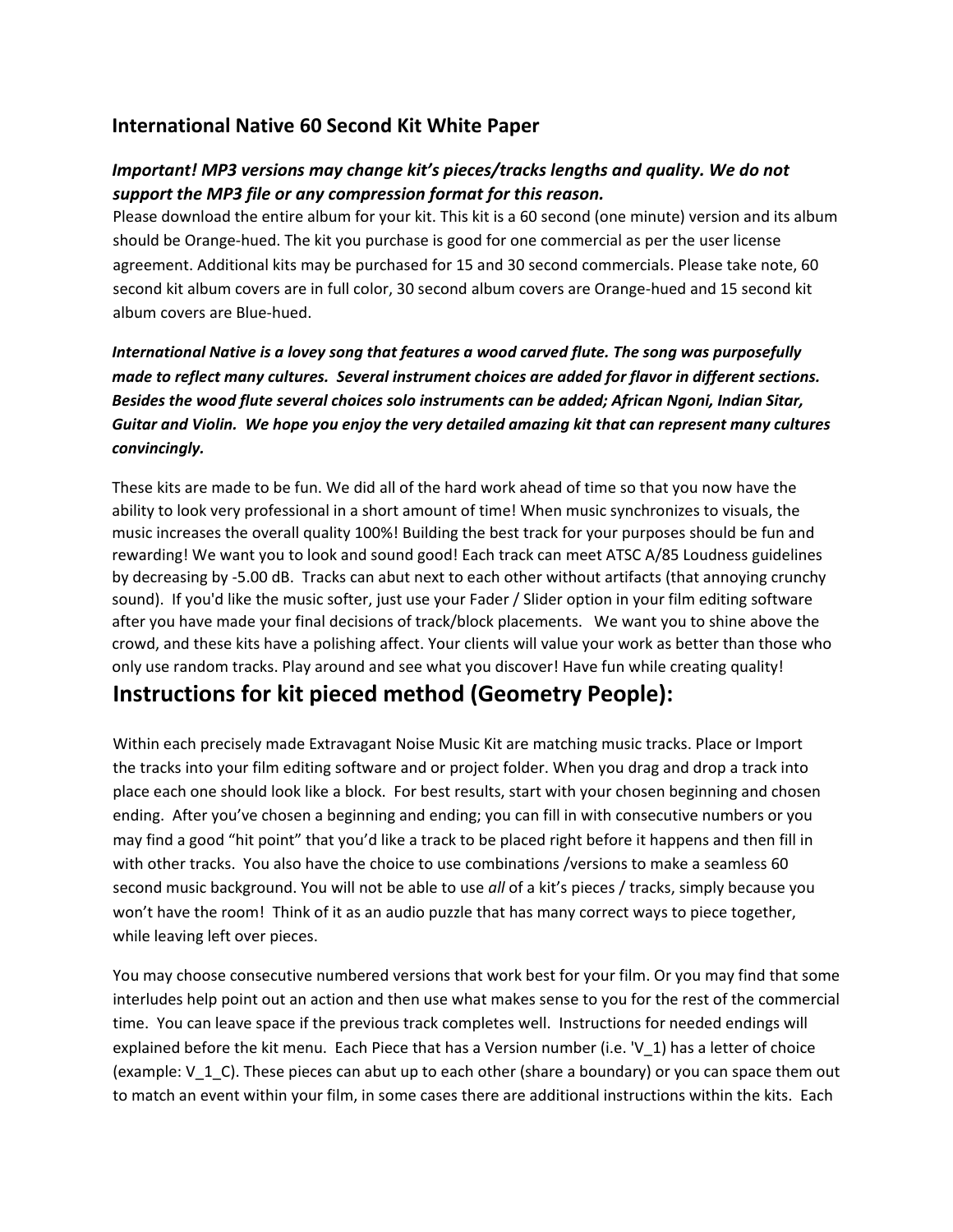Kit also includes one or more empty tracks that are Silent. These are available to be used as spacers if one chooses to do so; you can use the VO spacer as a silent section for Voice Over instead of background music sections during voice over. The choice is yours! We call these silent tracks 'VO\_Rests' (i.e. 'V\_0\_3Sec\_Rest\_for\_VO') In *this kit we are using 'units' as a form of measurements*  and reference to help make the kit easier to use. Each Unit is exactly 1.58 seconds. You do not need to do the math; we've done it for you.

#### **Instructions for the Full Version Track of the song are listed Under "Algebra People".**

International Native 60 Second length of time needs a total of 38 units. Each track's name includes the number of units it contains (except for the full track). You can fill the full 30 second space by adding abutting tracks that add up to 38 units. Tracks containing drums need to be attached to another track with drums or the Alt End track may be used. The 'V2\_C' Tracks give the choice of other instruments to represent other cultures. 'International Native' has options of only flute, or adding Guitar, Ngoni, Sitar or Violin. Wood flutes have ties to all cultures, so we used a beautiful hand carved wood flute to be the foundation of this song. The theme is in a scale that is also international in nature. We hope you enjoy this beautifully intense song.

**The following tracks should be included in your download for the 60 second version, please try downloading the full item if you are missing any. The tracks will appear in alphabetical order; this list is in an order that helps with order of placement.**

| <b>International Native 60 Sec_FULL</b><br>1. | This is the full track to be used with the 'Algebra<br>People' Instructions below                                                          |
|-----------------------------------------------|--------------------------------------------------------------------------------------------------------------------------------------------|
| IN 60_V_O_2u_                                 | This is just a 2 unit silent spacer that is optional.                                                                                      |
| IN 60_V_O_4u_                                 | This is just a 4 unit silent spacer that is optional.                                                                                      |
| IN 60_V1_A.Beg_3u_                            | Flute and a few drums (*will need to have next section<br>with drums follow OR with<br>'IN 60 V1 DrumSections Alt End'                     |
| IN 60_V1_DrumSections_AltEnd_                 | This Piece is the Special ending for anything that has a<br>right edge of drums that needs a finish.                                       |
| IN 60_V1_Mid.01_4u_                           | Flute and Drums for 4 units length (*will need to have<br>next section with drums OR follow with<br>'IN 60_V1_DrumSections_Alt_End_'       |
| IN 60_V1_Mid.02.A_4u_                         | Flute and Drums for 4 units length (*will need to have<br>next section with drums <b>OR</b> follow with<br>'IN 60 V1 DrumSections Alt End' |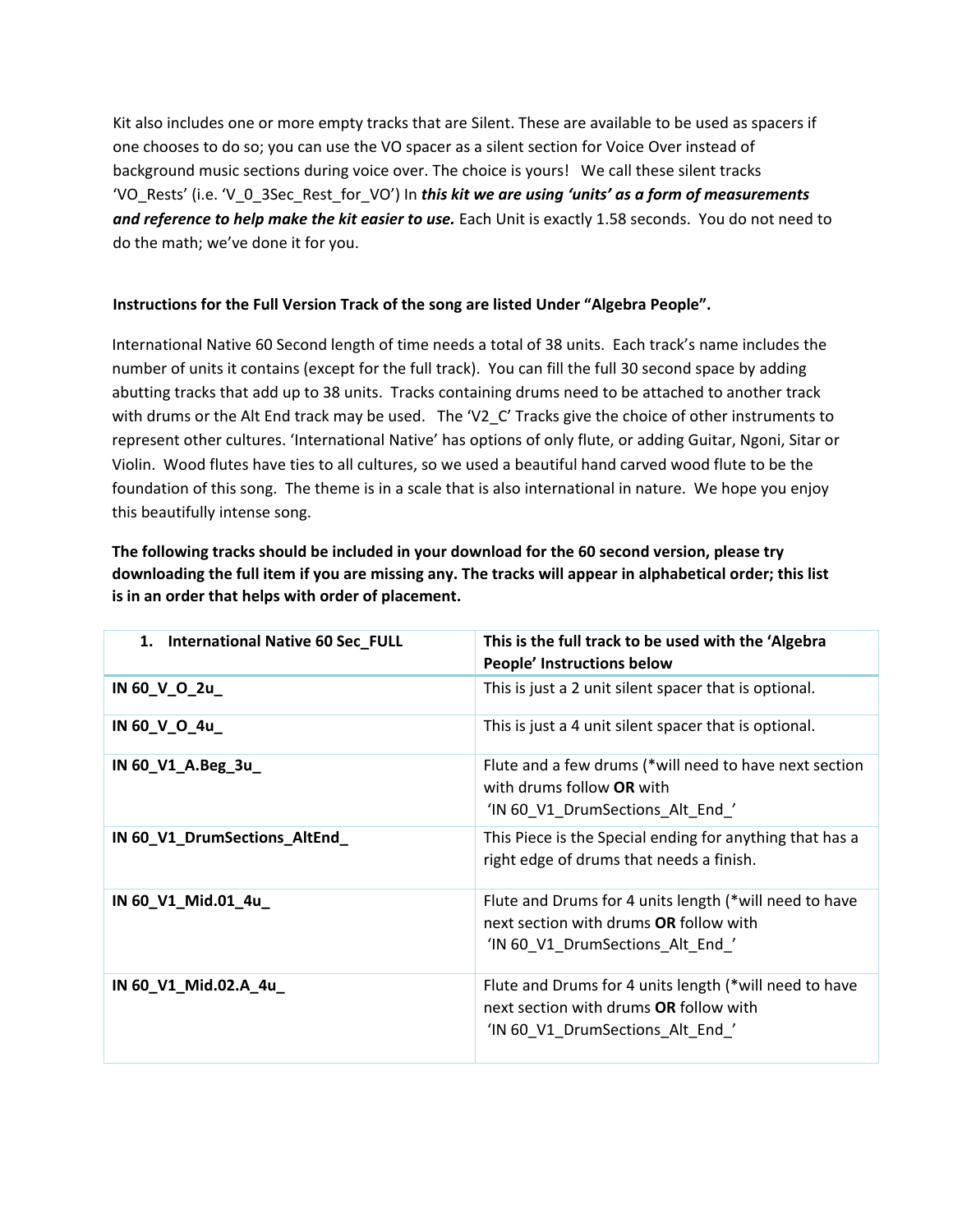| IN 60_V1_Mid.02.B_6u_                | Flute and Drums for 6 units length (*will need to have<br>next section with drums OR follow with<br>'IN 60 V1 DrumSections Alt End '                                |
|--------------------------------------|---------------------------------------------------------------------------------------------------------------------------------------------------------------------|
| IN 60_V1_Mid.03_Guitar_11u_          | Drums, Flute with Guitar 11 units long (*will need to<br>have next section with drums OR follow with<br>'IN 60_V1_DrumSections_Alt_End_'                            |
| IN 60_V1_Mid.03_Ngoni_11u_           | Drums, Flute and West African instrument 'Ngoni' 11<br>units long (*will need to have next section with drums<br>OR follow with<br>'IN 60_V1_DrumSections_Alt_End_' |
| IN 60_V1_Mid.03_Sitar_11u_           | Drums, Flute and Indian 'Sitar' 11 units long (*will need<br>to have next section with drums OR follow with<br>'IN 60_V1_DrumSections_Alt_End_'                     |
| IN 60_V1_Mid.03_Violin_11u_          | Drums, Flute and Violin 11 units long (*will need to<br>have next section with drums OR follow with<br>'IN 60_V1_DrumSections_Alt_End_'                             |
| IN 60_V1_Mid.A_01_5u                 | Flute and Drums for 5 units length (*will need to have<br>next section with drums OR follow with<br>'IN 60_V1_DrumSections_Alt_End_'                                |
| IN 60_V1_End_Flute.Drums_9u_         | Ending with Drums and Flute increasing in intensity and<br>ending with solo flute for effect.                                                                       |
| IN 60_V1_End_Flute.Drums. Guitar_9u_ | Ending with Drums, Flute and Guitar. Drums increasing<br>intensity and ending with solo flute for effect.                                                           |
| IN 60_V1_End_Flute.Drums.Ngoni_9u_   | Ending with Drums, Flute and West African Ngoni.<br>Drums increasing intensity and ending with solo flute<br>for effect.                                            |
| IN 60_V1_End_Flute.Drums.Sitar_9u_   | Ending with Drums, Flute and Indian Sitar. Drums<br>increasing intensity and ending with solo flute for<br>effect.                                                  |
| IN 60_V1_End_Flute.Drums.Violin_9u_  | Ending with Drums, Flute and Violin. Drums increasing<br>intensity and ending with solo flute for effect.                                                           |
| IN 60_V2_Beg_3u_                     | Solo flute no time for reverb just 3 units long                                                                                                                     |
| IN 60_V2_Beg_4u_                     | Solo flute with full tail of reverb (Echo).                                                                                                                         |
| IN 60_V2_Inter_A_4u                  | Solo flute flutter low, high and low again with reverb<br>tail - using 4 units of time.                                                                             |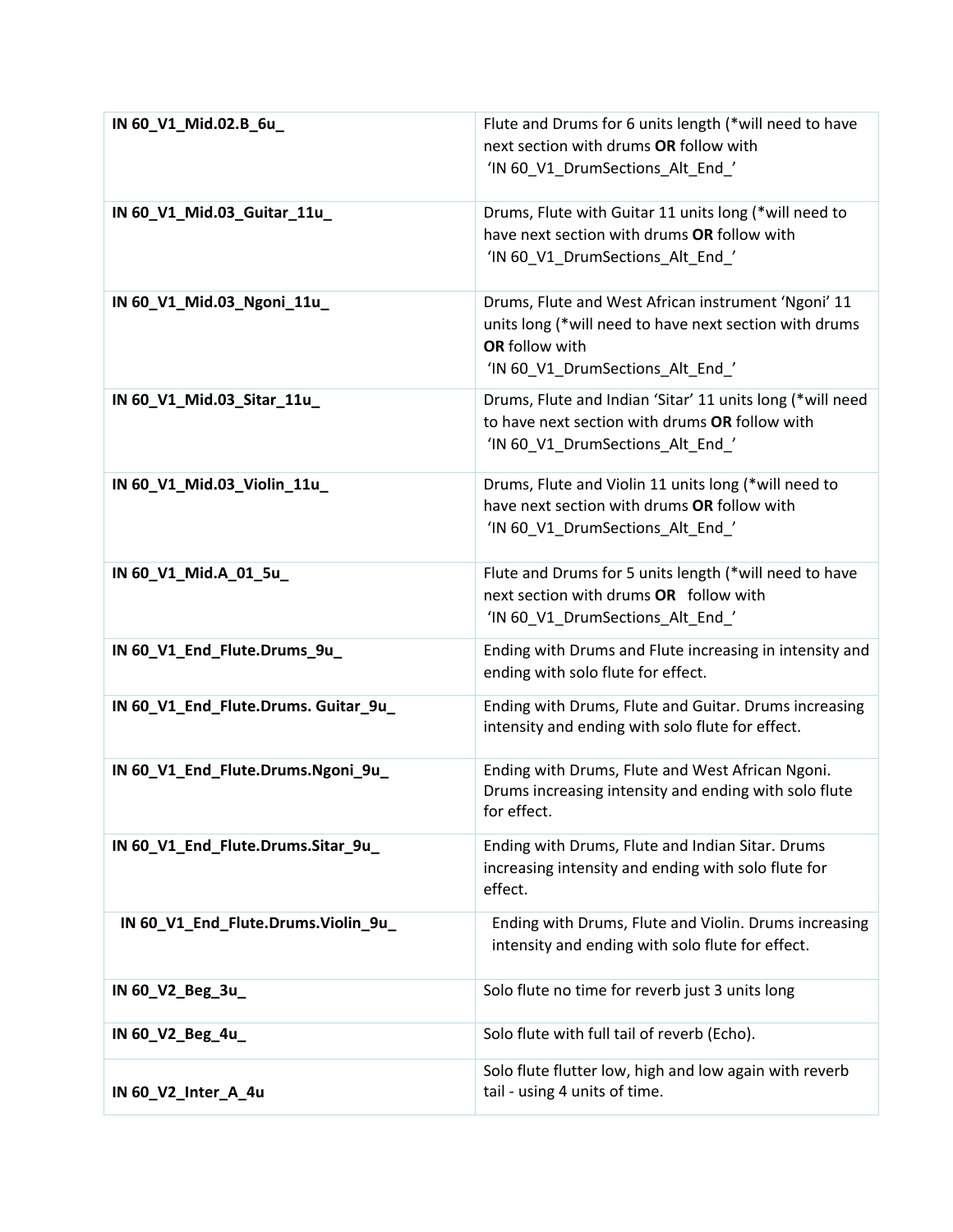| IN 60_V2_Inter_B_6u_              | Solo Flute with melody down, slight growl low up to<br>high to low again done twice with reverb tail.                                        |
|-----------------------------------|----------------------------------------------------------------------------------------------------------------------------------------------|
| In 60_V2_Inter_C_10u_             | Solo flute with long reverb tails (Echo) that is 10 units<br>long. It is a tamer version of Mid.03, and slightly<br>shorter in length.       |
| IN 60_V2_End_Solo.Flute. Gong_9u_ | Solo Flute Ending with Gong and final flute for effect.                                                                                      |
| IN 60_V3_Mid.01_4u_               | Only Drums for 4 units length (*will need to have next<br>section with drums follow OR with<br>'IN 60_V1_DrumSections_Alt_End_'              |
| IN 60_V3_Mid.02.A_2u_             | Drums only for 2 units                                                                                                                       |
| IN 60_V3_Mid.02.B_4u_             | Drums only for 4 units                                                                                                                       |
| IN 60_V3_Mid.02.C_6u_             | Drums only for 6 units                                                                                                                       |
| IN 60_V3_Mid.03_11u_              | Drums only building intensity for 11 units (*will need to<br>have next section with drums OR follow with<br>'IN 60_V1_DrumSections_Alt_End_' |

# **Instructions for Film Edit to Music Method (Algebra People):**

We will be calling the exact spots that will work well as an edit / cut "hit points". Please be sure your frame rate is not a rounded off number and is exact.

# **Suggested edit / cut points for the full 60 second song version of 'International Native'**

# **'1. International Native 60 Sec\_FULL'**

*Choose at least 14 of these important hits supplied below, making sure you choose the correct frame rate option. Choose additional cuts/edits at your discretion.*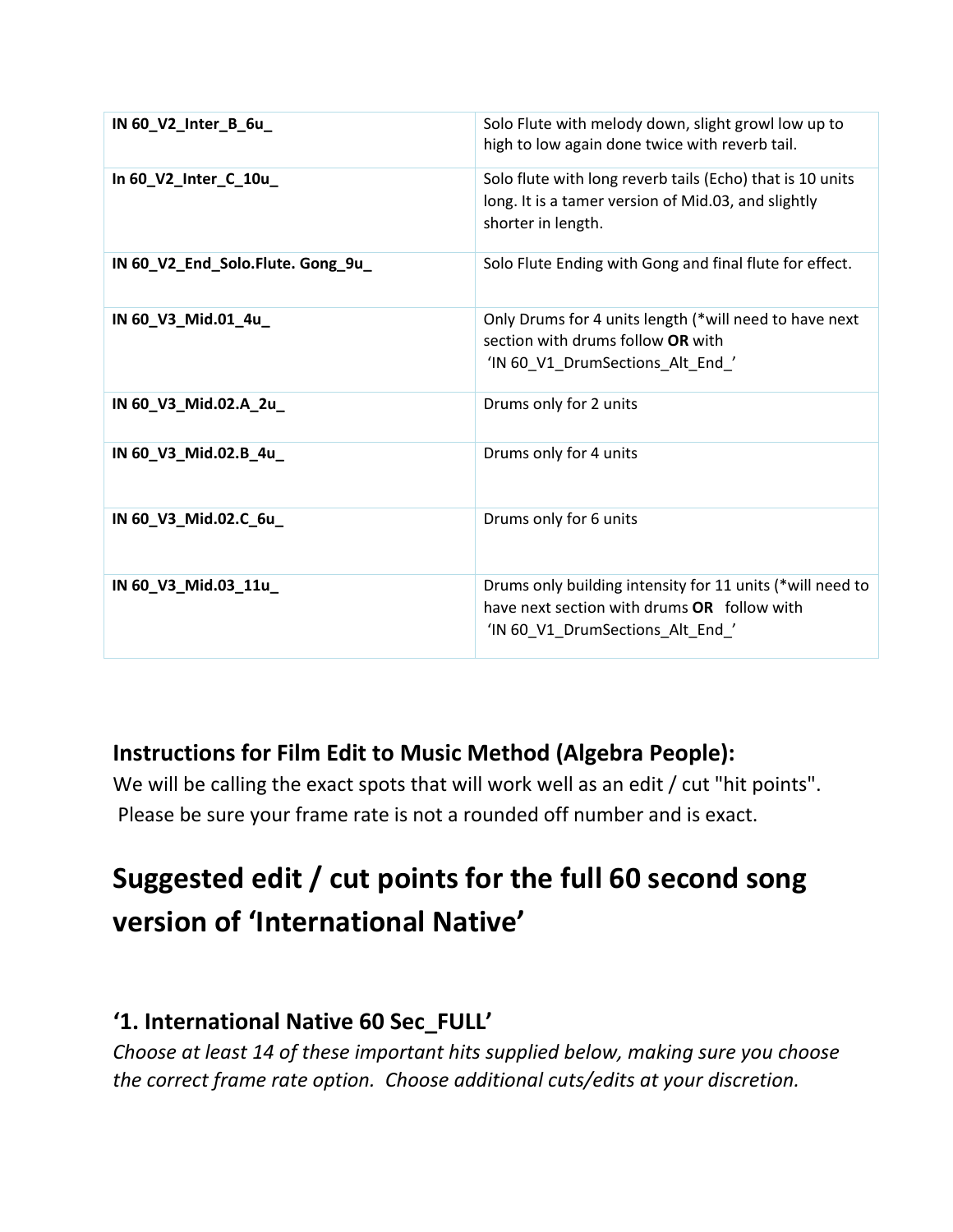*Make sure at least 14 of these 'big hits' are part of your choices for your music to have a tailor-made impact.* 

| <b>Frame Rate</b> | 23.976     | 25         | 29.97 DF   | 29.97 ND   | <b>Comments</b>                                         |
|-------------------|------------|------------|------------|------------|---------------------------------------------------------|
| Hit 1             | 0:00:00:00 | 0:00:00:00 | 0:00:00;00 | 0:00:00:00 | Beginning                                               |
| Hit 2             | 0:00:01:13 | 0:00:01:14 | 0:00:01;17 | 0:00:01:17 | <b>Small Drums</b>                                      |
| Hit 3             | 0:00:04:17 | 0:00:04:18 | 0:00:04;21 | 0:00:04:21 | One Big Drum                                            |
| Hit 4             | 0:00:07:21 | 0:00:07:23 | 0:00:07;27 | 0:00:07:27 | ONE of big<br><b>Three Pattern</b>                      |
| Hit 5             | 0:00:08:16 | 0:00:00:00 | 0:00:00;00 | 0:00:00:00 | TWO of big<br><b>Three Pattern</b>                      |
| Hit 6             | 0:00:09:11 | 0:00:09:12 | 0:00:09;14 | 0:00:09:14 | THREE of big<br>Three Pattern                           |
| Hit 7             | 0:00:11:01 | 0:00:11:01 | 0:00:11;01 | 0:00:11:01 | ONE of big<br><b>Three Pattern</b>                      |
| Hit 8             | 0:00:11:20 | 0:00:11:21 | 0:00:11;25 | 0:00:11:25 | TWO of big<br><b>Three Pattern</b>                      |
| Hit 9             | 0:00:12:15 | 0:00:12:16 | 0:00:12:19 | 0:00:12:19 | THREE of big<br>Three Pattern<br>Plus, Rhythm<br>Change |
| <b>Hit 10</b>     | 0:00:14:05 | 0:00:14:05 | 0:00:14:06 | 0:00:14:06 | ONE of big<br><b>Three Pattern</b>                      |
| <b>Hit 11</b>     | 0:00:15:00 | 0:00:15:00 | 0:00:15:00 | 0:00:15:00 | TWO of big<br>Three Pattern                             |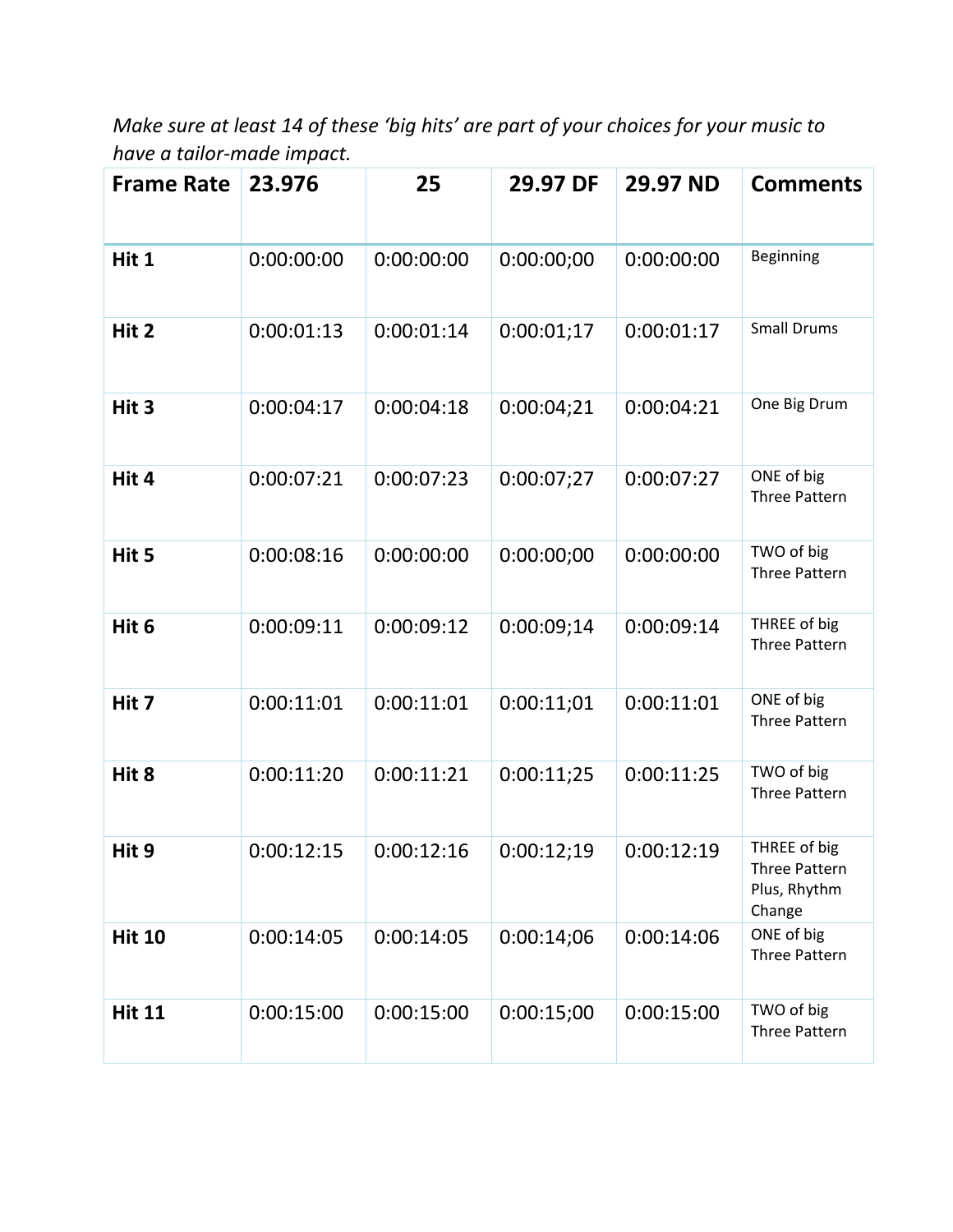| <b>Hit 12</b>     | 0:00:15:19 | 0:00:15:20 | 0:00:15;24  | 0:00:15:24 | THREE of big<br><b>Three Pattern</b> |
|-------------------|------------|------------|-------------|------------|--------------------------------------|
| <b>Hit 13</b>     | 0:00:17:09 | 0:00:17:09 | 0:00:17;11  | 0:00:17:11 | ONE of big<br><b>Three Pattern</b>   |
| <b>Frame Rate</b> | 23.976     | 25         | 29.97 DF    | 29.97 ND   | <b>Comments</b>                      |
| <b>Hit 14</b>     | 0:00:18:04 | 0:00:18:04 | 0:00:18:05  | 0:00:18:05 | TWO of big<br><b>Three Pattern</b>   |
| <b>Hit 15</b>     | 0:00:18:23 | 0:00:18:24 | 0:00:18;28  | 0:00:18:28 | THREE of big<br>Three Pattern        |
| <b>Hit 16</b>     | 0:00:20:13 | 0:00:20:14 | 0:00:20;16  | 0:00:20:16 | Rhythm Change                        |
| <b>Hit 17</b>     | 0:00:28:10 | 0:00:28:12 | 0:00:28:13  | 0:00:28:13 | Flute Melody<br>Change               |
| <b>Hit 18</b>     | 0:00:33:04 | 0:00:33:05 | 0:00:33;06  | 0:00:33:06 | ONE of big<br><b>Three Pattern</b>   |
| <b>Hit 19</b>     | 0:00:33:23 | 0:00:34:00 | 0:00:33;29  | 0:00:33:29 | TWO of big<br>Three Pattern          |
| <b>Hit 20</b>     | 0:00:34:18 | 0:00:34:20 | 0:00:34;23  | 0:00:34:23 | THREE of big<br><b>Three Pattern</b> |
| <b>Hit 21</b>     | 0:00:36:08 | 0:00:36:09 | 0:00:036;10 | 0:00:36:10 | ONE of big<br>Three Pattern          |
| <b>Hit 22</b>     | 0:00:37:03 | 0:00:37:04 | 0:00:37;04  | 0:00:37:04 | TWO of big<br><b>Three Pattern</b>   |
| <b>Hit 23</b>     | 0:00:37:24 | 0:00:00:00 | 0:00:37;28  | 0:00:37:28 | THREE of big<br><b>Three Pattern</b> |